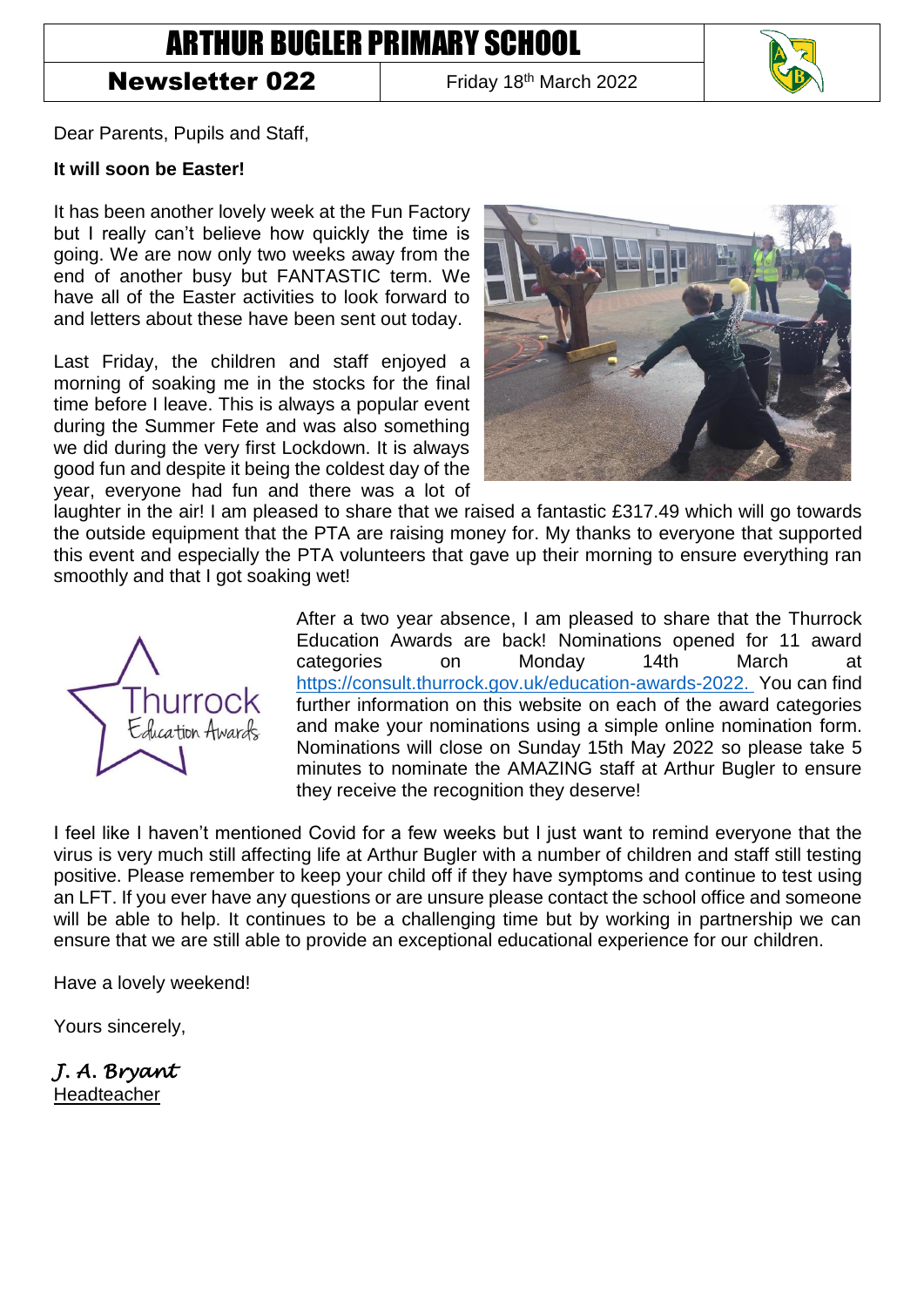| <b>ATTENDANCE</b>                                                                                                                                                                                                                                                                                                                                                                             |                    |                        |        |
|-----------------------------------------------------------------------------------------------------------------------------------------------------------------------------------------------------------------------------------------------------------------------------------------------------------------------------------------------------------------------------------------------|--------------------|------------------------|--------|
| <b>Lower School</b>                                                                                                                                                                                                                                                                                                                                                                           | Class <sub>6</sub> | <b>Miss Morley</b>     | 95.27% |
| <b>Upper School</b>                                                                                                                                                                                                                                                                                                                                                                           | Class 10           | <b>Mrs Livingstone</b> | 96.77% |
| <b>Congratulations to all classes!</b>                                                                                                                                                                                                                                                                                                                                                        |                    |                        |        |
| <b>Whole School Attendance</b>                                                                                                                                                                                                                                                                                                                                                                |                    | 92.44%                 |        |
| <b>PTA Mother's Day Shop</b>                                                                                                                                                                                                                                                                                                                                                                  |                    |                        |        |
| The children can purchase a Mother's Day gift from the PTA on Friday 25 <sup>th</sup><br>March. This gift can be given to a mum, nan, aunt, sister etc.<br>Each child can bring £1 into school on the day, in an envelope marked with<br>their name and class.<br>There will be an opportunity to purchase more gifts during the school pick<br>up if they would like to purchase more gifts. |                    |                        |        |

|                                        | <b>PTA - Your School Lottery</b>                                                                                                                                                                        |
|----------------------------------------|---------------------------------------------------------------------------------------------------------------------------------------------------------------------------------------------------------|
| <b>OUR</b><br><b>SCHOOL</b><br>LOTTERY | Joining Your School's Lottery is easy, visit<br>https://www.yourschoollottery.co.uk/ follow the instructions. You'll receive<br>your tickets within minutes. Search for Arthur Bugler when prompted to. |

|                     | <b>Safeguarding Concerns</b>                                                                                                                                                                                                                                                                                                       |
|---------------------|------------------------------------------------------------------------------------------------------------------------------------------------------------------------------------------------------------------------------------------------------------------------------------------------------------------------------------|
| <b>SAFEGUARDING</b> | If you ever have any safeguarding concerns please contact the office via<br>email using admin.abp@osborne.coop. The email should be for the<br>attention of a Designated Safeguarding Lead. As a school we have a<br>responsibility to keep everyone safe so please get in touch sooner rather<br>than later if you are concerned. |

| LETTERS SENT HOME / E-MAILED THIS WEEK                                                                                                                                                                                                                                                                   |
|----------------------------------------------------------------------------------------------------------------------------------------------------------------------------------------------------------------------------------------------------------------------------------------------------------|
| Midday Assistant Vacancy Letter<br>All Years - Parent Consultation Letter<br>All Years - Thurrock Education Awards<br>All Years - Mothers Day Gift Shop<br>EYFS - Mothers Day Activity Afternoon<br>Year 2 – Visit to Wat Tyler Park<br>Class 7 - Swimming Lessons Letter<br>Year 6 – Visit to St Cleres |